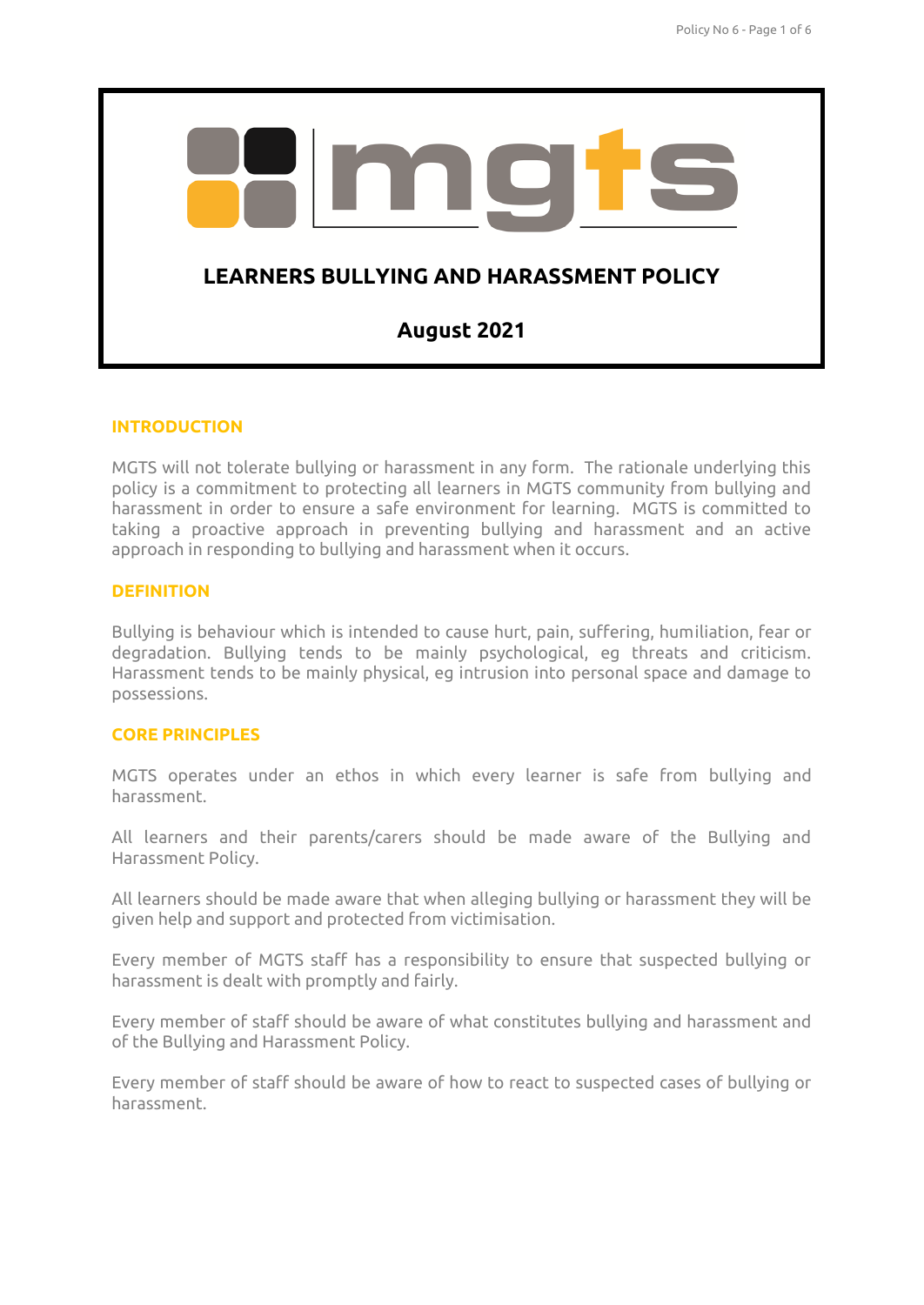### **IMPLEMENTATION**

The Policy will be implemented as follows:

MGTS will promote an ethos where every learner and member of staff is respected by:

- Giving learners a voice
- Having clear statements of expectations and behaviour

MGTS will promote an ethos in which every learner is safe and free from intimidating behaviour by:

- Raising awareness of all members of MGTS on the issue of bullying and MGTS' attitude to it through learner induction, letters to parents, staff induction.
- Providing staff development to support the development of an environment in which bullying is seen as inappropriate and unacceptable.
- All staff, particularly senior staff, demonstrating appropriate behaviour at all times.

MGTS will take measures to prevent bullying and harassment by:

- Discussing bullying and MGTS' policy and procedures during induction sessions with learners.
- Arranging supervision at high risk times and in high risk places to ensure that learners are protected from bullying.
- Ensuring regular dialogue with the delivery team to promote proactive strategies to keep learners aware of issues.
- Offering learners at risk of being bullied extra support and guidance.
- Making learners aware that members of staff want to be informed about any incidents and that action will be taken when bullying is reported.

MGTS will respond to incidents of bullying and has policies and procedures in place to steer its response and respond to incidents of bullying by:

- Accurately recording all incidents of bullying and monitoring the effectiveness of strategies to situations.
- Offering learners who are victims of bullying additional support and guidance.
- Taking action in respect of the perpetrators of bullying to ensure that they are clear that their behaviour is unacceptable.
- Working with those who bully others to enable them to address their behaviour, but always within the context of MGTS' disciplinary procedures; clarifying the extent of the problem and ensuring that appropriate resources are committed to address it.
- Raising the profile of bullying as an issue within MGTS to encourage learners and staff to report incidences of bullying.

MGTS will involve parents, carers or guardians [and other professionals if necessary], in ensuring learners are properly protected by keeping parents, carers or guardians informed about specific incidents involving their son/daughter and ensure they are included in dialogue about ways to address the problem.

## **QUALITY ASSURANCE**

MGTS will review the policy at agreed intervals. All incidents of bullying will be recorded and reported, with a particular note made of any racist, sexist, disability or homophobic element.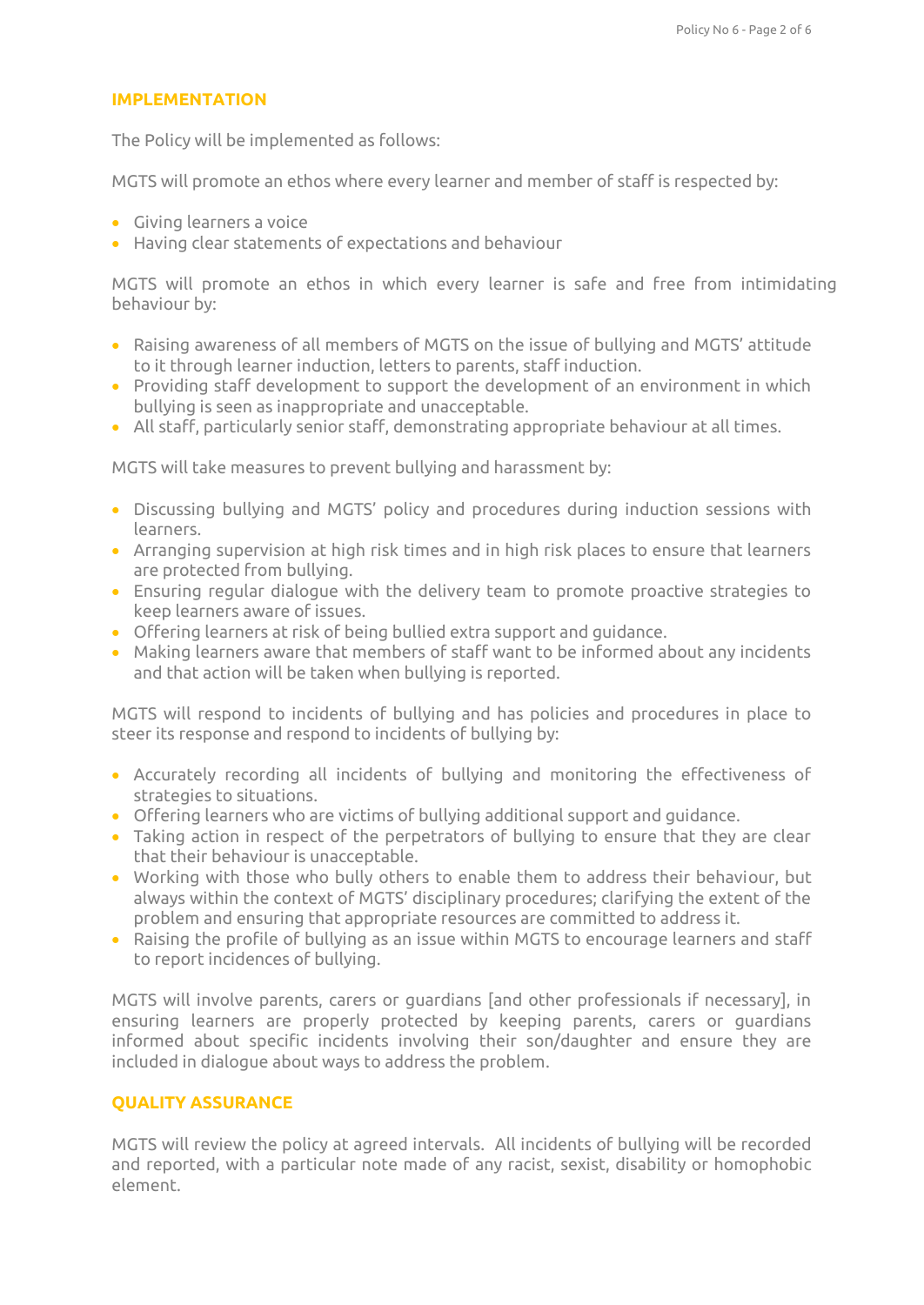# **Supporting Policies and Documents**

- 1 Equal Opportunities Policy
- 2 Disability Policy<br>6 Equal Opportur
- 6 Equal Opportunities and Diversity Policy for Work Based Learning Programmes
- 20 Safeguarding and Protecting Vulnerable Adults Policy

David Bridgens **Chief Executive** 

**Reviewed:** August 2021 **Next Review:** August 2022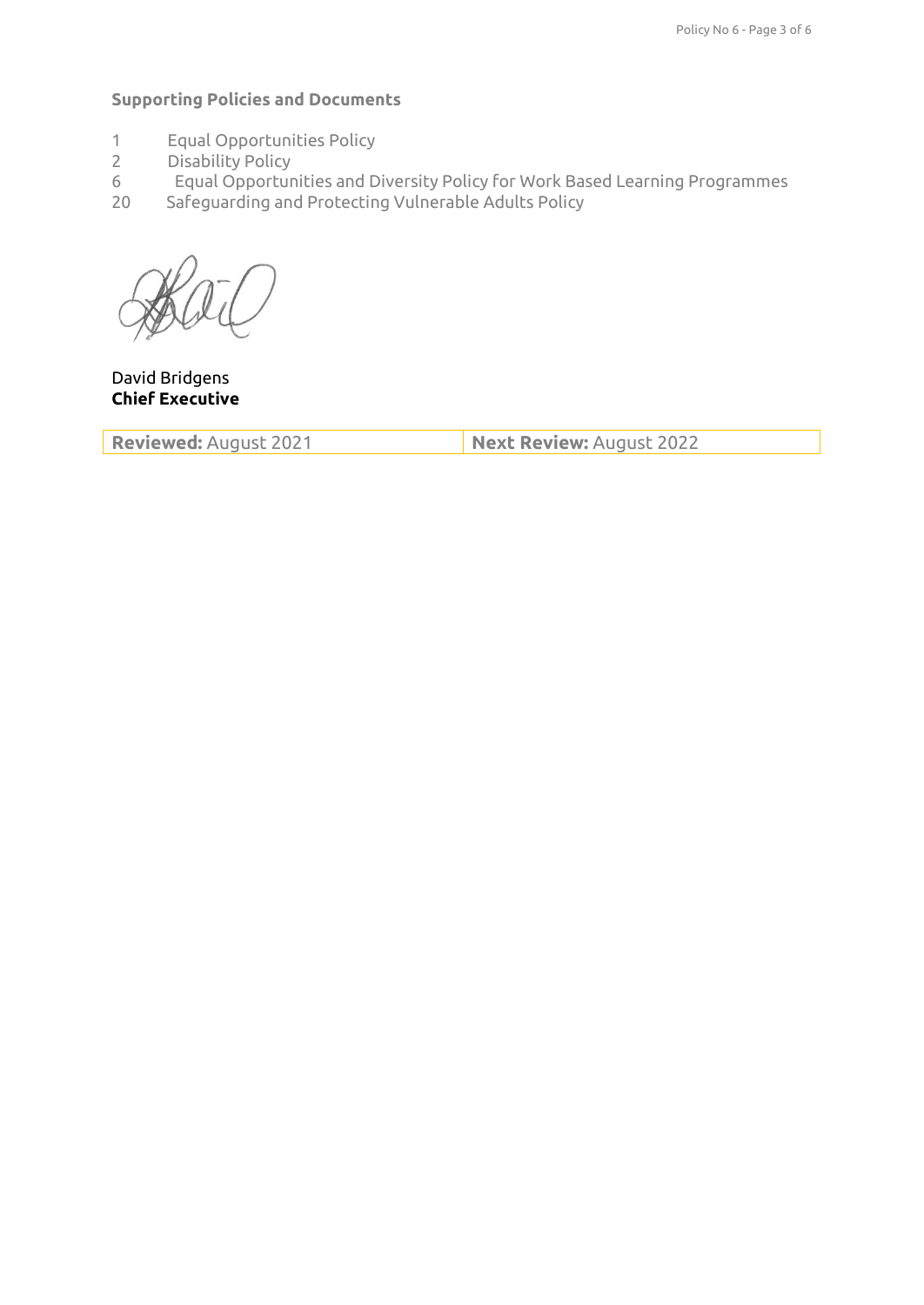# **APPENDIX 1**

# **WHAT ARE BULLYING AND HARASSMENT?**

# **Behaviour can be:**

- Emotional excluding, taunting, teasing and jokes, spreading rumours
- Sexual unwanted physical contact, comments or suggestions
- Racist racist taunts, graffiti and gestures
- Homophobic homophobic taunts or comments about the victim's sexuality
- Verbal name calling, graffiti, text messages and e-mail
- Physical stalking, damage to possessions, stealing, punching, kicking, hitting or other types of violence
- Cyber all areas of internet such as e-mail and internet chat room misuse, mobile threats by text messaging and calls and misuse of associated technology, eg camera and video facilities
- Threatening behaviour and intimidation threats

## **Signs and symptoms of bullying and harassment can include:**

- Crying
- Nightmares
- Becoming anxious and withdrawn
- Physical signs, eg bruising
- Feeling ill
- Changes in usual behaviour
- Not wanted to come to MGTS
- Missing MGTS
- Lack of confidence
- Attempted or threatened suicide
- Deterioration in standard of work
- Bullying other learners
- Showing unusual signs of aggression
- Being frightened of walking to and from MGTS
- Not wanting to go on public transport

# **Bullying and harassment can lead to:**

- Shyness
- Depression
- High levels of stress and anxiety
- Low self esteem
- **Lack of confidence**
- Isolation and withdrawal
- Threatened or attempted suicide
- Panic attacks
- Tearfulness and hypersensitivity
- Poor level of achievement
- Poor concentration
- Poor memory function and forgetfulness
- Tiredness and fatigue, exhaustion
- Sleeplessness and nightmares
- Flashbacks
- Obsessiveness
- Aches and pains
- Headaches and migraines
- **•** Frequent illness, e.g. viral
- **•** Irritable bowel syndrome
	- Actual injury

These lists are not exhaustive but are intended to give examples. If a learner demonstrates or exhibits these signs or symptoms it should be reported to the Centre Lead, Learner Support Tutor or Training and Development Adviser in the first instance.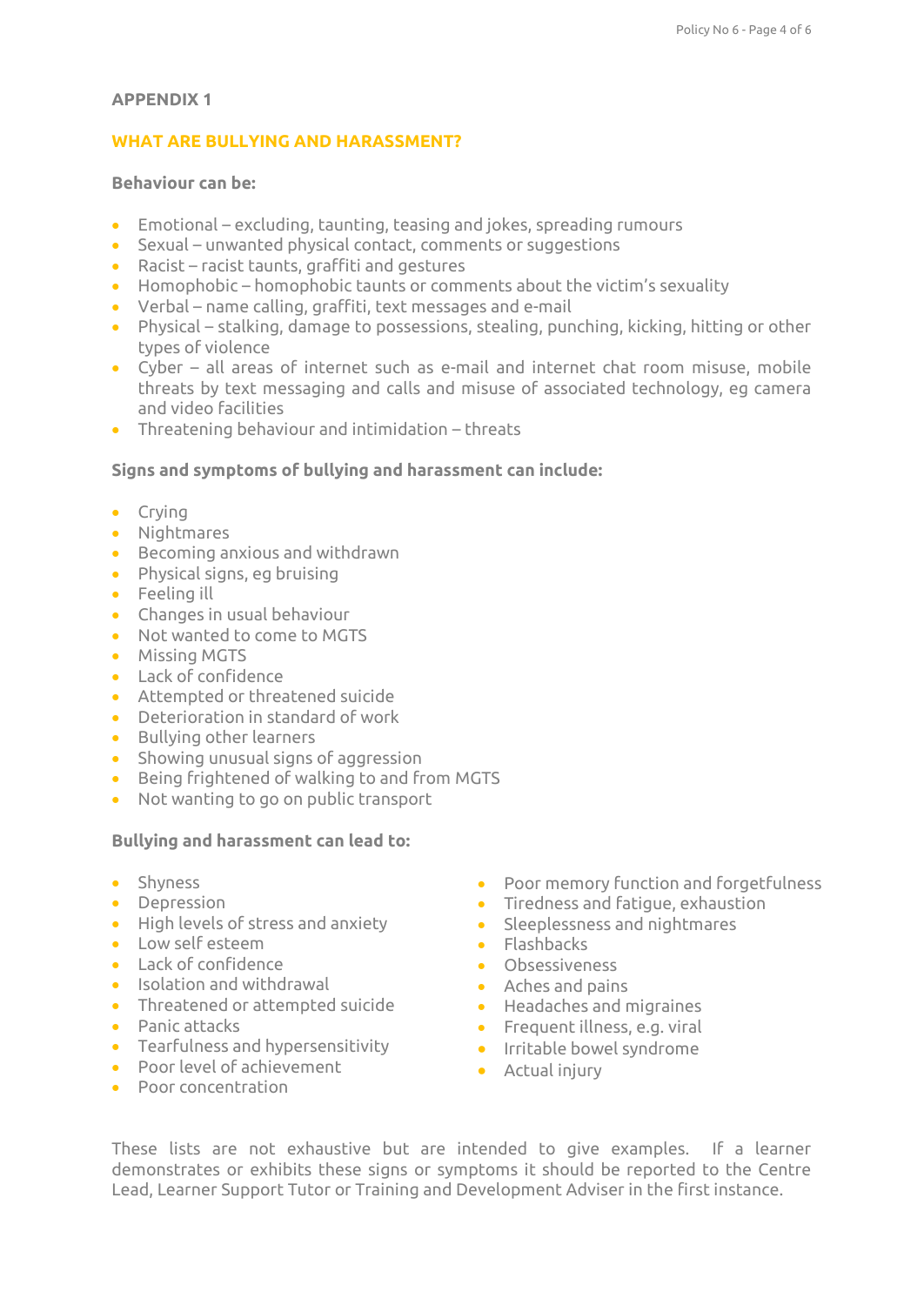#### **APPENDIX 2**

## **PROCEDURE FOR DEALING WITH SUSPECTED INCIDENTS OF BULLYING OR HARASSMENT – GUIDELINES FOR STAFF**

- 1 All complaints about bullying should be taken seriously and treated sensitively. It is important to discuss possible/desirable strategies with the victim in the first instance and proceed as appropriate.
- 2 If you are the person to whom the incident is reported or who first discovered the incident, take time to make the situation safe if necessary, ie control of the bully and support for the victim. Call the Centre Lead if you need help.
- 3 Write a brief report in the incident book or ensure that the Centre Lead does this. The relevant Training and Development Adviser or Learner Support Tutor should be informed.
- 4 As a general guideline, members of staff will respect confidentiality of the individual as long as it is consistent with MGTS Child Protection and Vulnerable Adult Policy. However, where confidentiality has been broken, then the complainant should be involved in the process. In some cases the individual may first want to talk about bullying but may not wish to take matters further. In this case a strategy should be developed with the student to address the situation.
- 5 Learners should be encouraged to give the following information:
	- Date[s], time[s] and place[s] of incident[s]
	- Names of any witnesses
	- A description of what actually happened
	- How the incident made them feel
	- Any action taken, eg reported to a member of staff
	- Original copies of any correspondence or written materials connected with the issue
- 6 When a learner requests or needs assistance in providing the above information [eg because they have learning difficulties, or their first language is not English], the member of staff can record the information for them, taking care to ensure the student's words are accurately recorded.
- 7 This information will inform the mediation process if such a course of action is decided upon. The information will also be used as evidence in any subsequent disciplinary proceedings.
- 8 The victim and bully should be interviewed separately. Counselling should be offered to both.
- 9 Where appropriate, the Centre Lead, Training and Development Adviser or Learner Support Tutor should write to parents/carers detailing the incident and stating that MGTS is taking action.
- 10 A meeting should be convened, if this is considered appropriate, whereby conciliation between all parties might be reached. Be sensitive to the needs of the victim and make sure there is someone present who can effectively mediate. The mediator can be a member of the Technical Centre, the Centre Lead, Training and Development Adviser or Learner Support Tutor where appropriate.